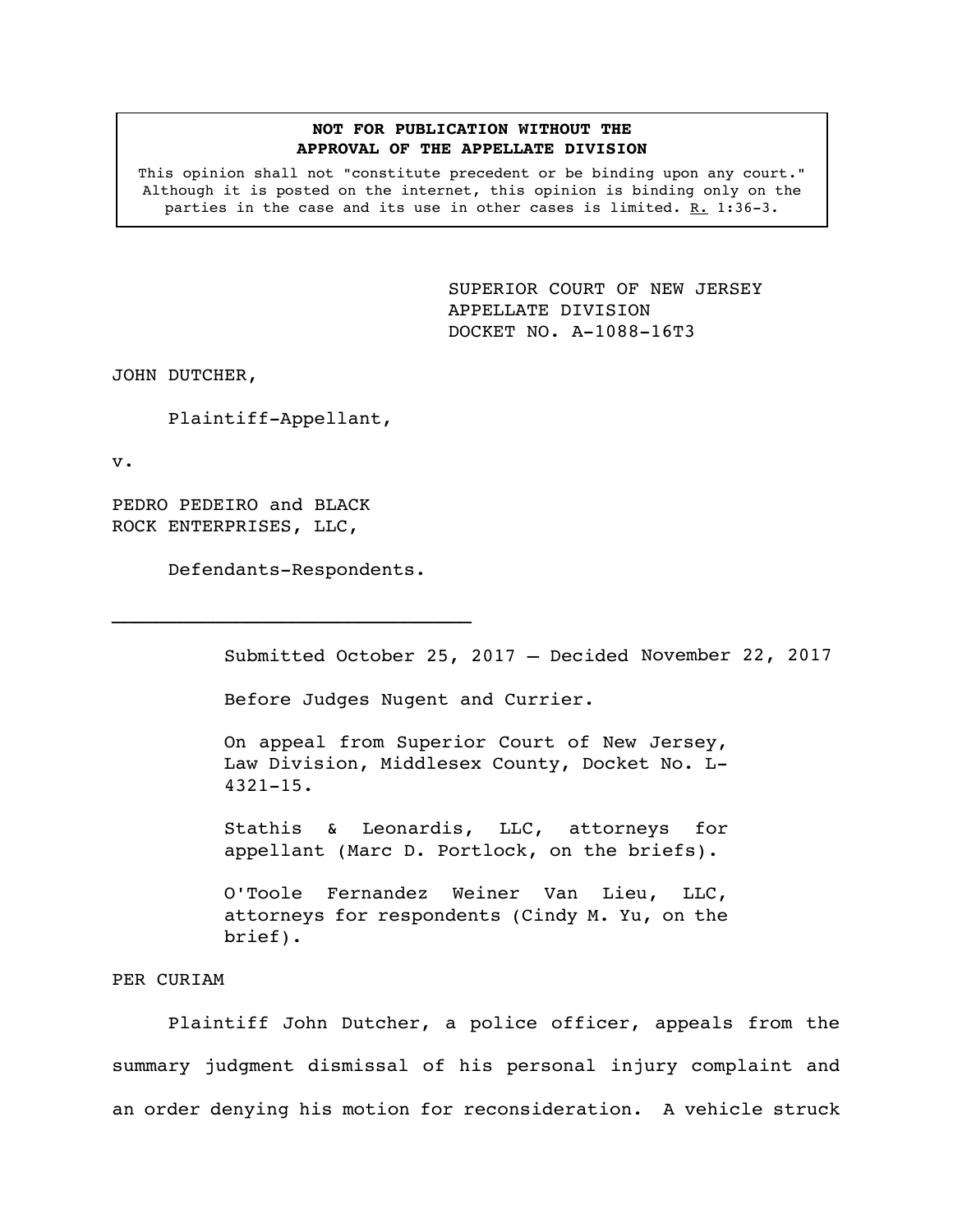and injured plaintiff while he was directing traffic at a construction site. The contractor, defendant Black Rock Enterprises, LLC, owned the vehicle, and Black Rock's employee, defendant Pedro Pedeiro, was driving it when the accident  $occurred.$ <sup>1</sup> The trial court concluded plaintiff was a special employee of defendant and thus the Workers' Compensation Act's exclusive remedy barred his personal injury claim.

The summary judgment motion record supported the facts defendants set forth in their statement of material facts. Plaintiff did not respond to them, so the facts were deemed admitted.  $R. 4:46-2(b)$ . The facts established an unrefuted prima facie case that plaintiff was defendant's special employee. We, therefore, affirm the summary judgment order and the order denying reconsideration.

Ten months after plaintiff commenced this personal injury action by filing a complaint, defendants moved for summary judgment. The discovery end date would not expire for another two months. Six days before defendants filed their motion, plaintiff had scheduled depositions of himself, Pedeiro, and a representative of Black Rock. The trial court decided defendants'

i<br>L

 $1$  All further references of singular "defendant" are to Black Rock only.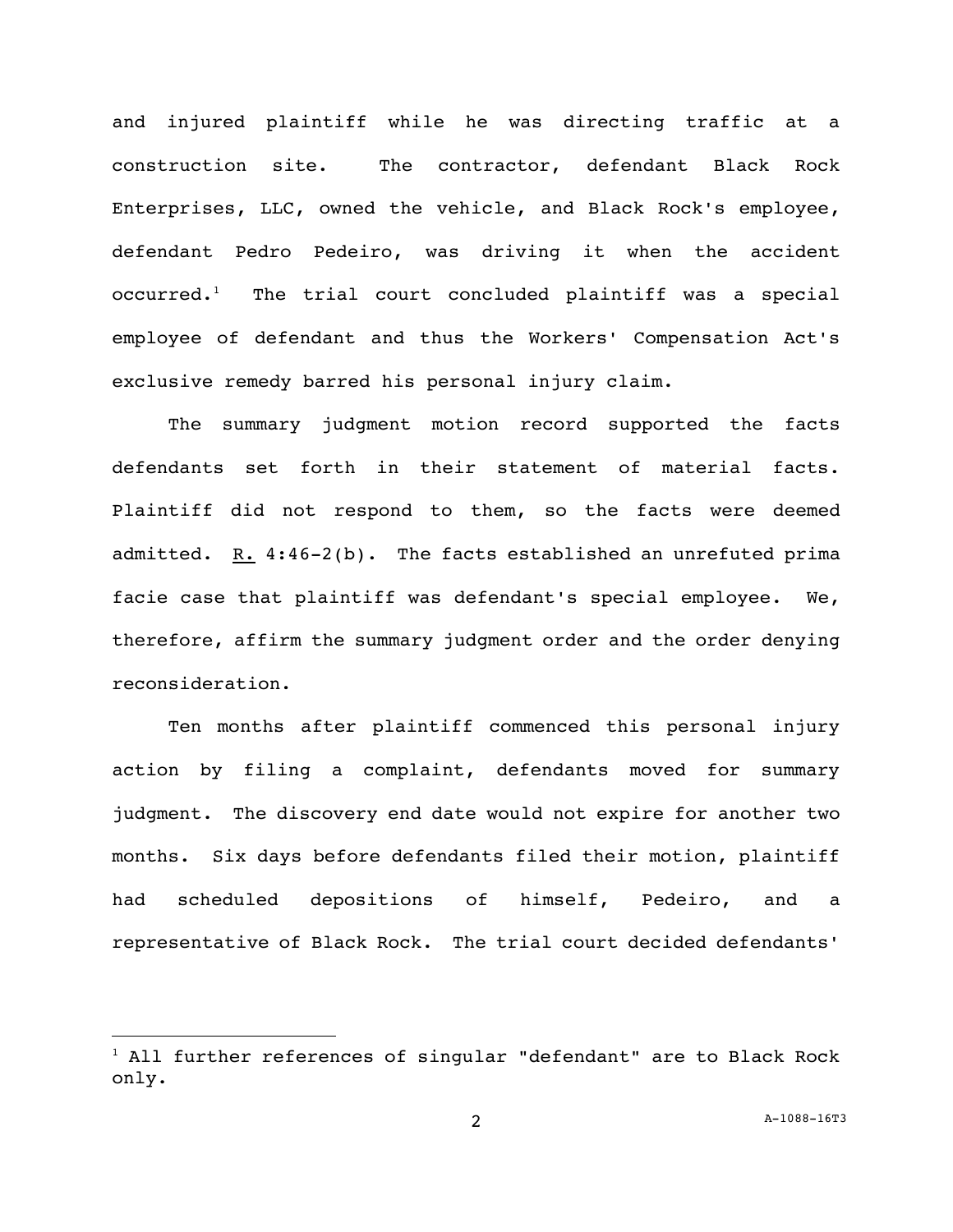summary judgment motion before the depositions were taken and two days after the discovery end date.

Defendants filed with the summary judgment motion a statement of material facts supported by the pleadings and an affidavit of defendant's Managing Member. The facts establish that on the date of the accident, defendant was performing work under a contract with Middlesex County to provide milling services on county roads. Defendant hired police officers through the Township of Woodbridge to direct traffic during the time defendant was working on the roads. On the date of plaintiff's accident, defendant's Managing Member submitted a request to the Township for police officers to provide Extra Duty Services at the construction site located at the intersection of Woodbridge Center Drive and Plaza Drive. The Managing Member's request specified "exactly how many officers[] [and] patrol cars were needed, the time, location, and dates." In her request, the Managing Member further specified "exactly what services were required and what duties and responsibilities were expected to be performed[.]" In response, plaintiff "was assigned" to provide the requested Extra Duty Services at the intersection.

According to the Managing Member's affidavit, on the day of the accident, plaintiff "reported to the [s]ite, accepted instruction and direction, complied with [defendant's] rules, requirements, and policies, in the performance of work on behalf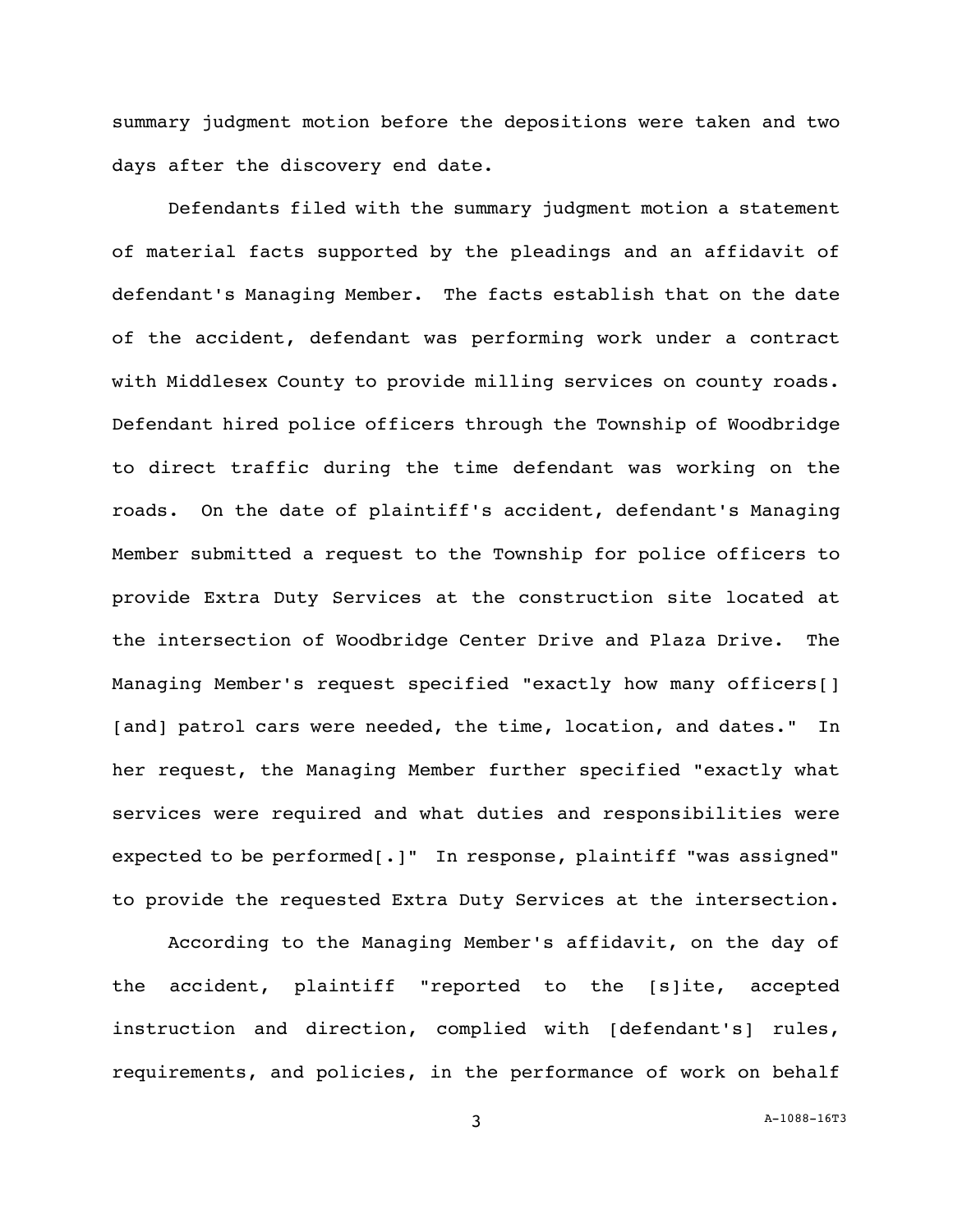of [defendant]." The Managing Member further averred that on the date of plaintiff's accident, he "performed work on behalf of [defendant] at [defendant's] request, and under [defendant's] direction and control" from 8:00 a.m. until 4:00 p.m. During that time, plaintiff reported to defendant's supervisor. Further, defendant's foreman directed plaintiff as to where and how to direct traffic. According to the Managing Member, defendant "had sole control over the details of the work performed by [plaintiff,] . . . [and] would instruct [p]laintiff where and how to direct traffic, depending on the progress and status of the milling work[.]" The Managing Member asserted the Township "maintained no control, direction, or supervisory authority over [p]laintiff's work at the [s]ite." Further, "[defendant] had the power and authority to recall [plaintiff] for his services, or discontinue his services if they were no longer needed or were found by [defendant] to be unsatisfactory." Defendant admitted Pedeiro was the employee in the construction vehicle with a "bucket" that allegedly struck plaintiff.

Defendant reimbursed the Township for plaintiff's wages. The Managing Member averred in an affidavit the Township would send defendant invoices enumerating the hours plaintiff worked "along with the fees and hourly wages charged." Defendant would then pay the Township for plaintiff's services.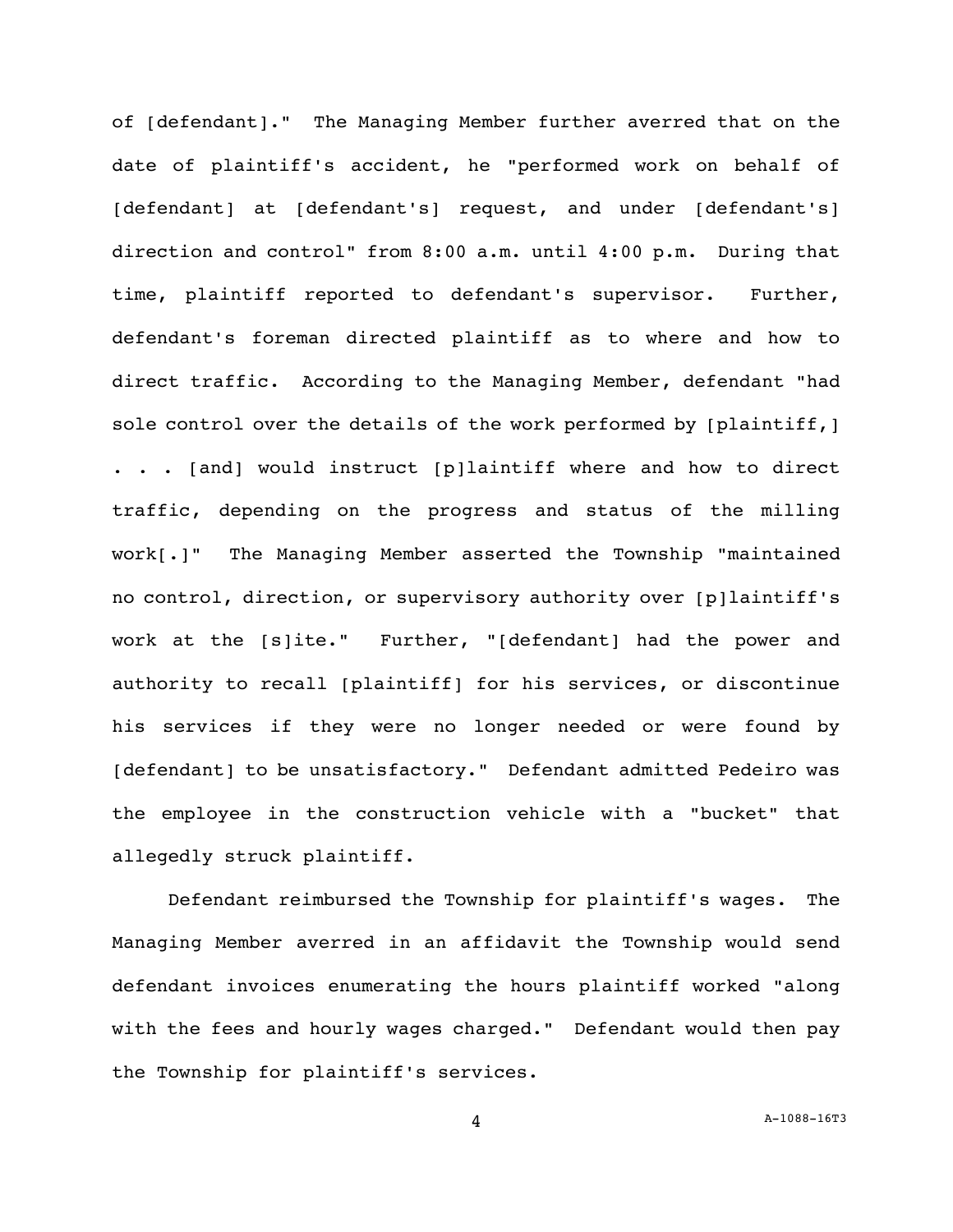In addition to the pleadings, defendants submitted a letter from the third party administrator for Central Jersey Joint Insurance Fund, the workers' compensation program of which the Township was a member. The third party administrator sent the letter to defendant's insurer. The letter stated that because plaintiff "was working on behalf of both the Township of Woodbridge and [defendant], [the] matter [was] a dual employment case of which [defendant was] responsible for 50% of all paid on the case."

On appeal, plaintiff makes substantive and procedural arguments. Substantively, plaintiff contends the facts defendant established did not support the trial court's finding that plaintiff was a special employee of defendant; and the court erroneously relied on defendants' misstatements concerning payment of plaintiff's workers' compensation benefits in making its determination. Plaintiff asserts the court made procedural errors by accepting defendants' "material statement of facts" rather than a "statement of material facts" required by Rule  $4:46-2(a)$ ; by deciding the motion without insisting defendants provide the Township's position on plaintiff's employment classification; and by deciding the motion before discovery was complete.

Plaintiff's procedural arguments are without sufficient merit to warrant discussion in a written opinion.  $R. 2:11-3(e)(1)(E)$ . We note, however, that plaintiff himself could have readily refuted

5 A[-1088-16T3](#page-0-0)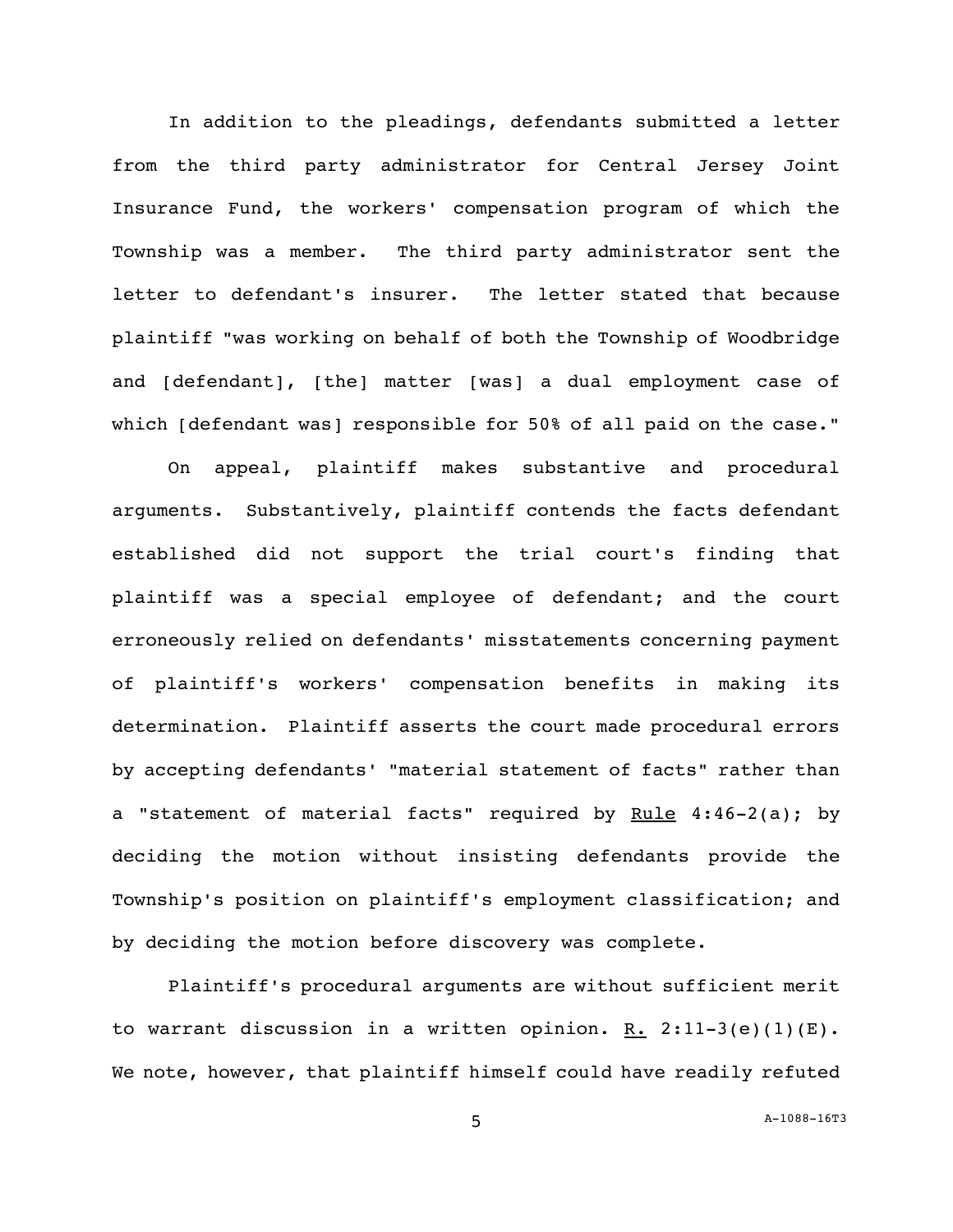most of the material facts developed by defendants, particularly those directly bearing on who plaintiff reported to while working at the construction site, who supervised him, and who determined the circumstances under which he worked while directing traffic at the construction site.

Appellate courts "review[] an order granting summary judgment in accordance with the same standard as the motion judge." Bhagat  $\underline{v. Bhagat}$ , 217 <u>N.J.</u> 22, 38 (2014) (citations omitted). We "review the competent evidential materials submitted by the parties to identify whether there are genuine issues of material fact and, if not, whether the moving party is entitled to summary judgment as a matter of law." Ibid. (citing Brill v. Guardian Life Ins. Co. of Am., 142 N.J. 520, 540 (1995); R. 4:46-2(c)). A trial court's determination that a party is entitled to summary judgment as a matter of law is not entitled to any "special deference," and is subject to de novo review. Cypress Point Condo. Ass'n v. Adria Towers, L.L.C., 226 N.J. 403, 415 (2016) (citation omitted).

We review a trial court's denial of a motion for reconsideration under an abuse of discretion standard. Davis v. Devereux Found., 414 N.J. Super. 1, 17 (App. Div. 2010) (citing Marinelli v. Mitts & Merrill, 303 N.J. Super. 61, 77 (App. Div. 1997)), aff'd in part and rev'd in part on other grounds, 209 N.J. 269, 277 (2012).

6 A[-1088-16T3](#page-0-0)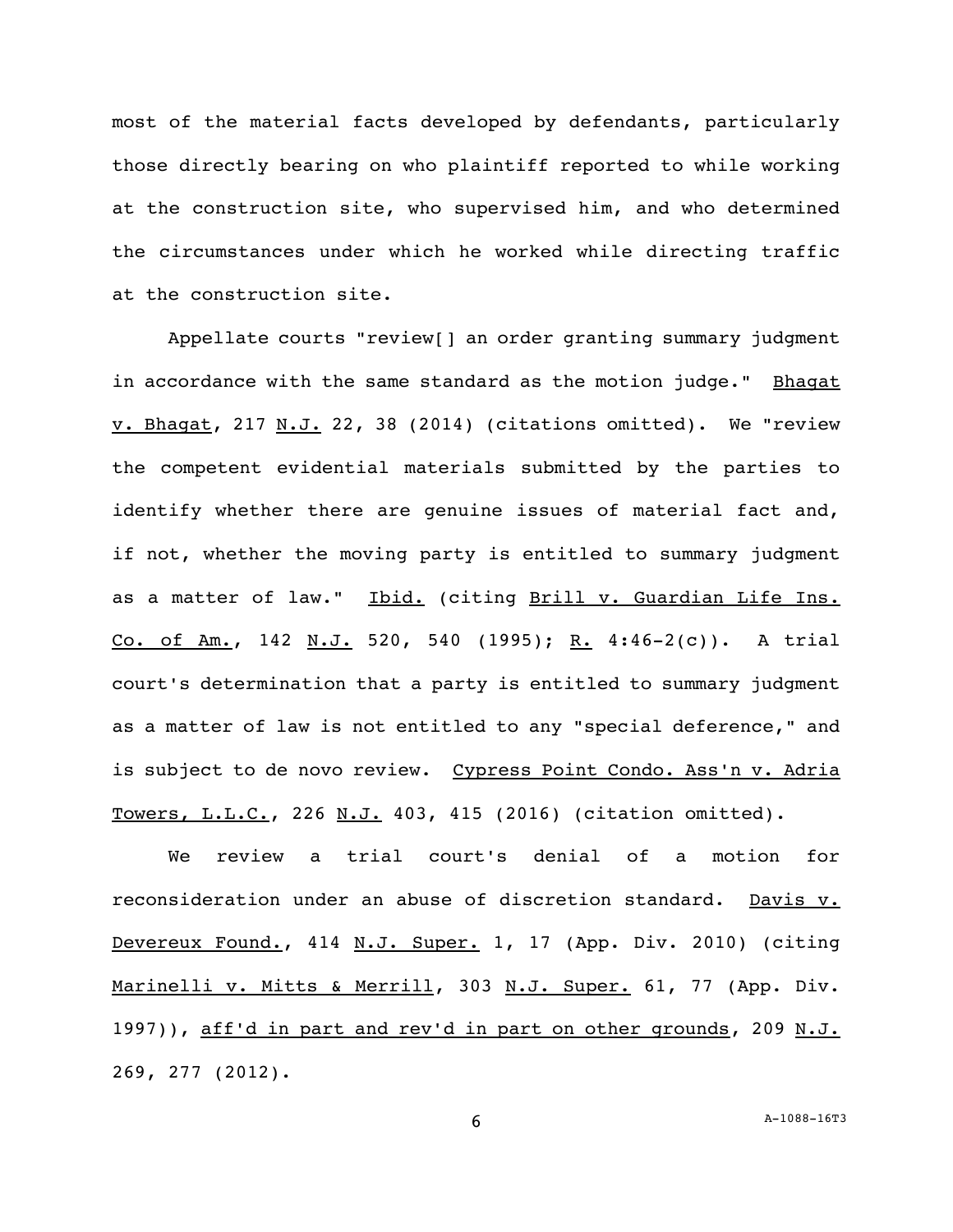The New Jersey Workmen's Compensation Act, N.J.S.A. 34:15-1 to -69.3, provides employees with guaranteed recovery from their employers for workplace injuries, in exchange for a waiver of the right to sue their employer. N.J.S.A. 34:15-8. For purposes of workers' compensation, a worker may have two employers, "both of whom may be liable in compensation." Hanisko v. Billy Casper Golf Mgmt., 437 N.J. Super. 349, 360 (App. Div. 2014) (quoting Antheunisse v. Tiffany & Co., 229 N.J. Super. 399, 402 (App. Div. 1988), certif. denied, 115 N.J. 59 (1989)). In such situations, recovery of workers' compensation from one employer "bars the employee from maintaining a tort action against the other for the same injury." Ibid. (quoting Anthenuisse, supra, 229 N.J. Super. at 402).

A "special employment relationship" where the "special employer" is also responsible for worker's compensation exists "[w]hen a general employer lends an employee to a special employer," and "(a) [t]he employee has made a contract of hire, express or implied, with the special employer; (b) [t]he work being done is essentially that of the special employer; and (c) [t]he special employer has the right to control the details of the work." Blessing v. T. Shriver & Co., 94 N.J. Super. 426, 430 (App. Div. 1967) (quoting 1A Larson, Workmen's Compensation (1966), § 48.00, at 710 (now codified as 7 Lex K. Larson, Larson's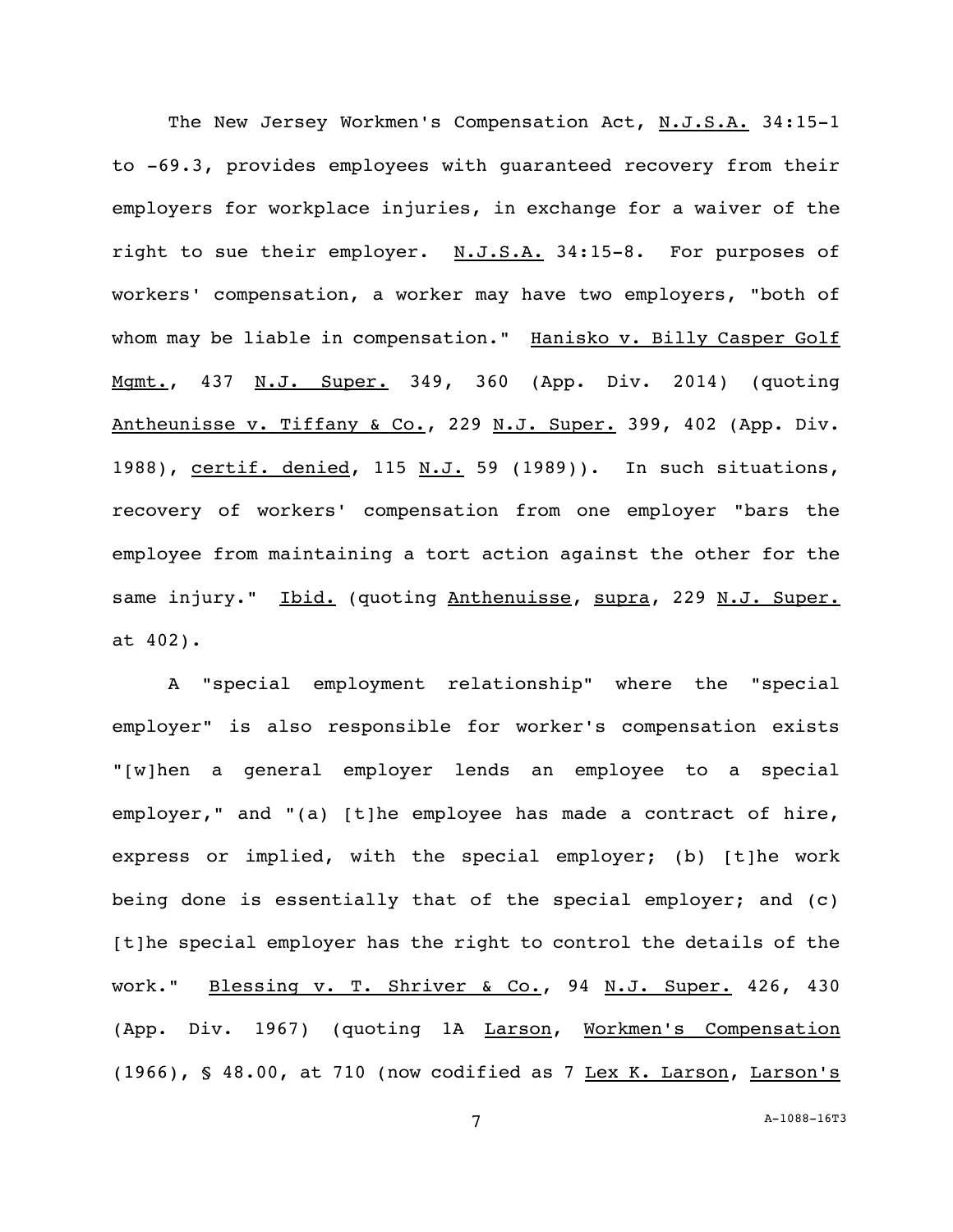Workers' Compensation § 67.01 (2017) [hereinafter Larson])). In determining whether a special employee relationship has developed, courts also consider "whether the special employer (1) pays the lent employee's wages, and (2) has the power to hire, discharge or recall the employee." Ibid. (citation omitted).

When a court weighs these five factors to determine whether a special employment situation exists, "[n]o single factor is 'necessarily dispositive, and not all five must be satisfied in order for a special employment relationship to exist.'" Walrond v. Cnty. of Somerset, 382 N.J. Super. 227, 236 (App. Div. 2006) (quoting Marino v. Ind. Crating Co., 358 F.3d 241, 244 (3rd Cir. 2004)). "Generally, however, it is believed that the most significant factor is the third: whether the special employer had the right to control the special employee." Ibid. (citing Volb v. G.E. Capital Corp., 139 N.J. 110, 116 (1995)).

In the case before us, the undisputed facts on the motion record, deemed admitted by virtue of plaintiff's non-response, established the five factors. As to the first factor, though defendant contracted directly with the Township for the assignment of police officers for Extra Duty Services, "[t]he consent [for contracting] may be implied from the employee's acceptance of the special employer's control and direction" of the employee. Larson, supra, § 67.02[3]. Furthermore, where an "employee 'knew he would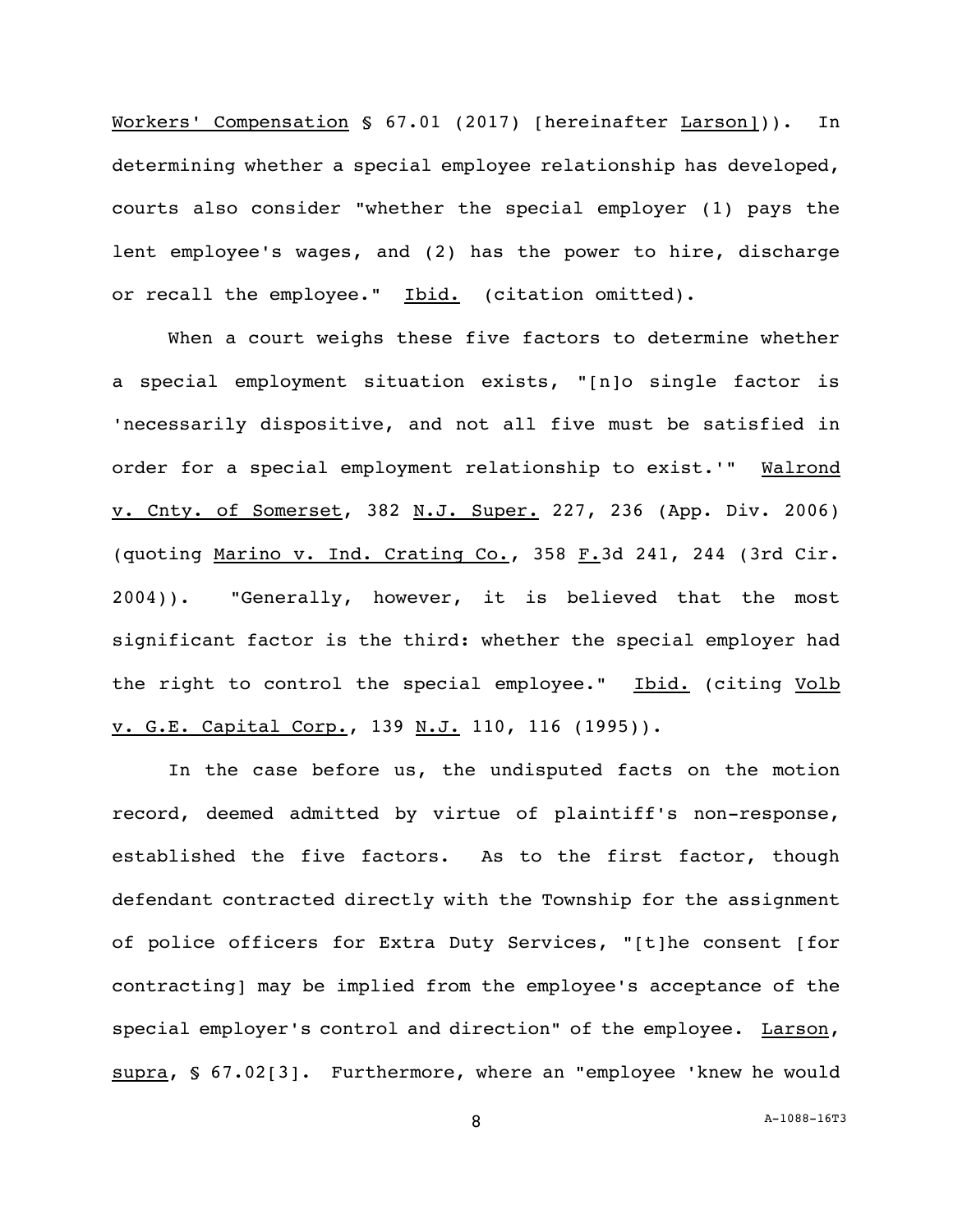be hired out to special employers, and accepted such employers just as he accepted the general employer . . . [the employee] intended to have two employers[.]'" Blessing, supra, 94 N.J. Super. at 434 (quoting Chickachop v. Manpower, Inc., 84 N.J. Super. 129, 137 (Law Div. 1964)). Here, plaintiff signed up for Extra Duty Services knowing the Township would hire him out to a second employer and would expect him to perform his duties for that employer. Therefore, as asserted by defendants, "[p]laintiff reported to the [s]ite in acceptance of the assignment as an Extra Duty Officer to perform work on behalf of [defendant]."

The second factor requires "the work being done is essentially that of the second employer." Larson, supra, § 67.01[1]. Defendants asserted "[p]laintiff directed traffic . . . for [defendant's] benefit." In that regard, when requesting officers from the Township, defendant had "specified exactly how many officers[] [and] patrol cars were needed, the time, location, and date[s]" they were needed, and "exactly what services were required and what duties and responsibilities were expected to be performe[d]." Plaintiff was directing traffic for the benefit of defendant as defendant performed milling services on county roads. The need for someone to direct traffic was directly related to defendant's work, and as such is essentially the work of defendant. See Domanoski v. Borough of Fanwood, 237 N.J. Super. 452, 453-54,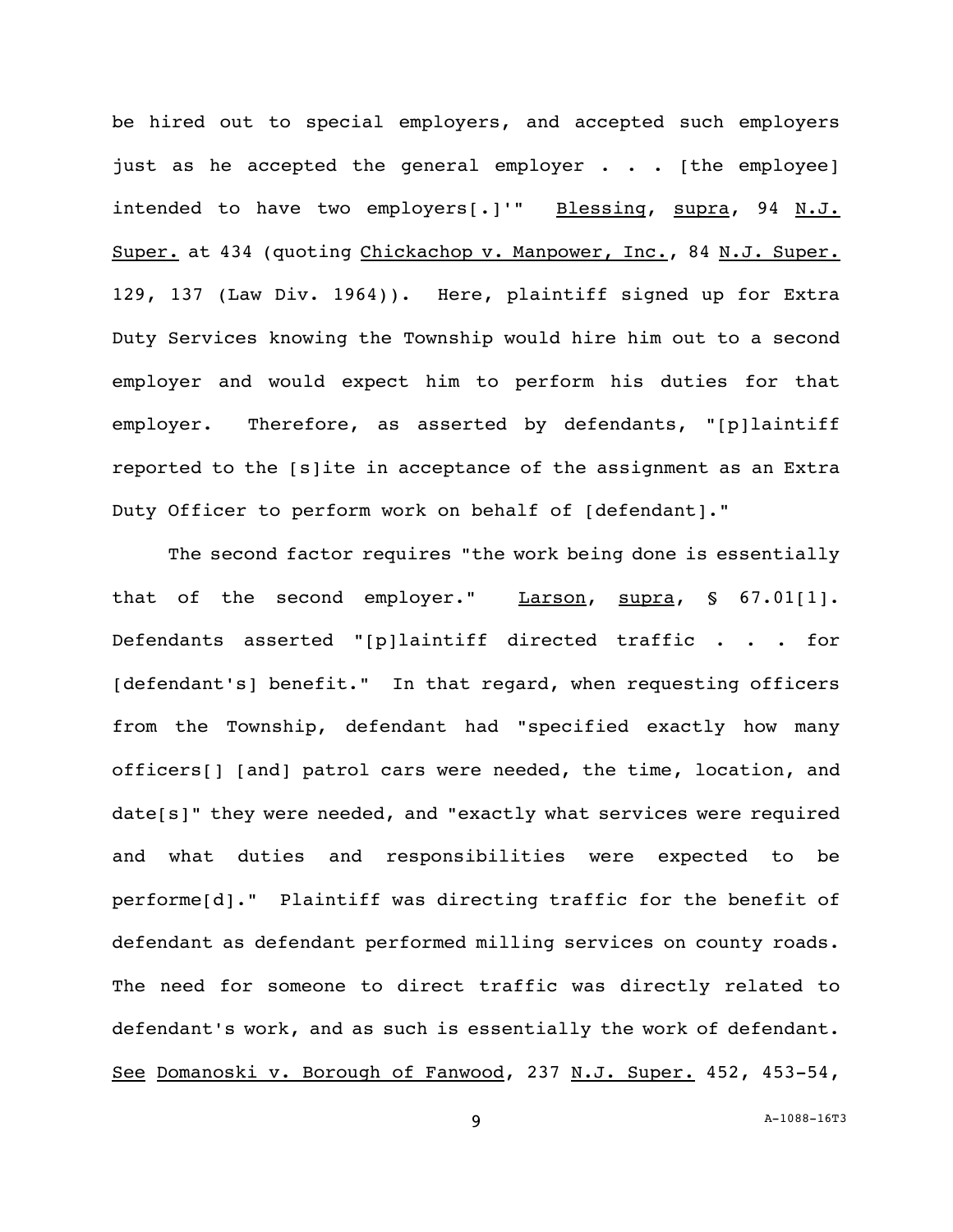458 (App. Div. 1989) (determining an off-duty police officer assigned to work for a private business had dual employment with the private business and the Police Department, even though his assignment "was serving . . . private interest[s] as well as the public interest").

The third and perhaps most significant factor is that the special employer has the right to control the details of the work. Here, according to defendants' undisputed statement of facts, "[p]laintiff directed traffic in accordance with [defendant's] request, directions, and for [defendant's] benefit. During this assignment, [defendant] had sole control over the [p]laintiff with respect to directions, instructions, and ability to discontinue his services if they were no longer needed or were unsatisfactory." Upon arrival at the site, plaintiff would check in with defendant's supervisor. Defendant also "had a foreman on site who directed [plaintiff] as to where and how to direct traffic." The directions would "depend[] on the progress and status of the milling work [being] performed[.]" These facts adequately demonstrate control over plaintiff's work. While defendant may not have directly controlled exactly how plaintiff chose to direct traffic, defendant did have adequate control over when and where plaintiff performed his services.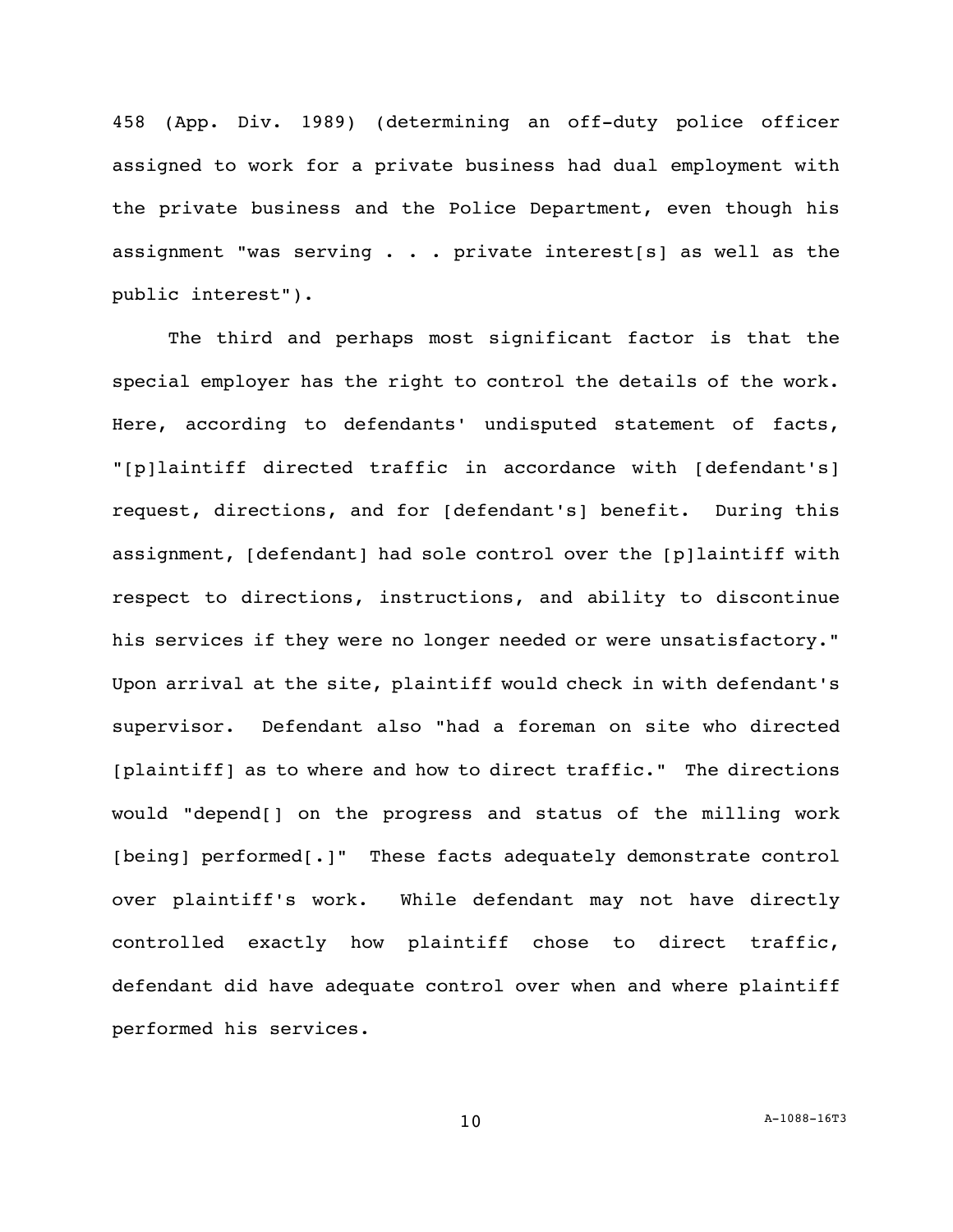The next factor is whether the special employer "pays the lent employee's wages[.]" Blessing, supra, 94 N.J. Super. at 430. In this case, "[f]ollowing the completion of the assignment, [defendant] paid [p]laintiff's wages indirectly through payment of an invoice fee to the Township." Plaintiff argues this does not satisfy the requirement that the special employer pay the wages, because the special employer is paying the Township, who later pays plaintiff. However, the special employer does not need to directly pay the special employee for a special employment relationship to exist. See Kelly v. Geriatric & Med. Servs. Inc., 287 N.J. Super. 567, 577 (App. Div.) (finding direct payment would be more persuasive, but is not necessary for a finding of special employment), aff'd 147 N.J. 42 (1996). Particularly telling in this arrangement is the note at the bottom of the invoices from the Township to defendant: "Please pay on time. The officers do not get paid until I receive the payment from you."

Lastly, the special employer must have "the power to hire, discharge or recall the employee" in order for there to be a special employment relationship. Blessing, supra, 94 N.J. Super. at 430. Defendant had such authority as to its project. Defendant was able to "discontinue [plaintiff's] services if they were no longer needed or were unsatisfactory."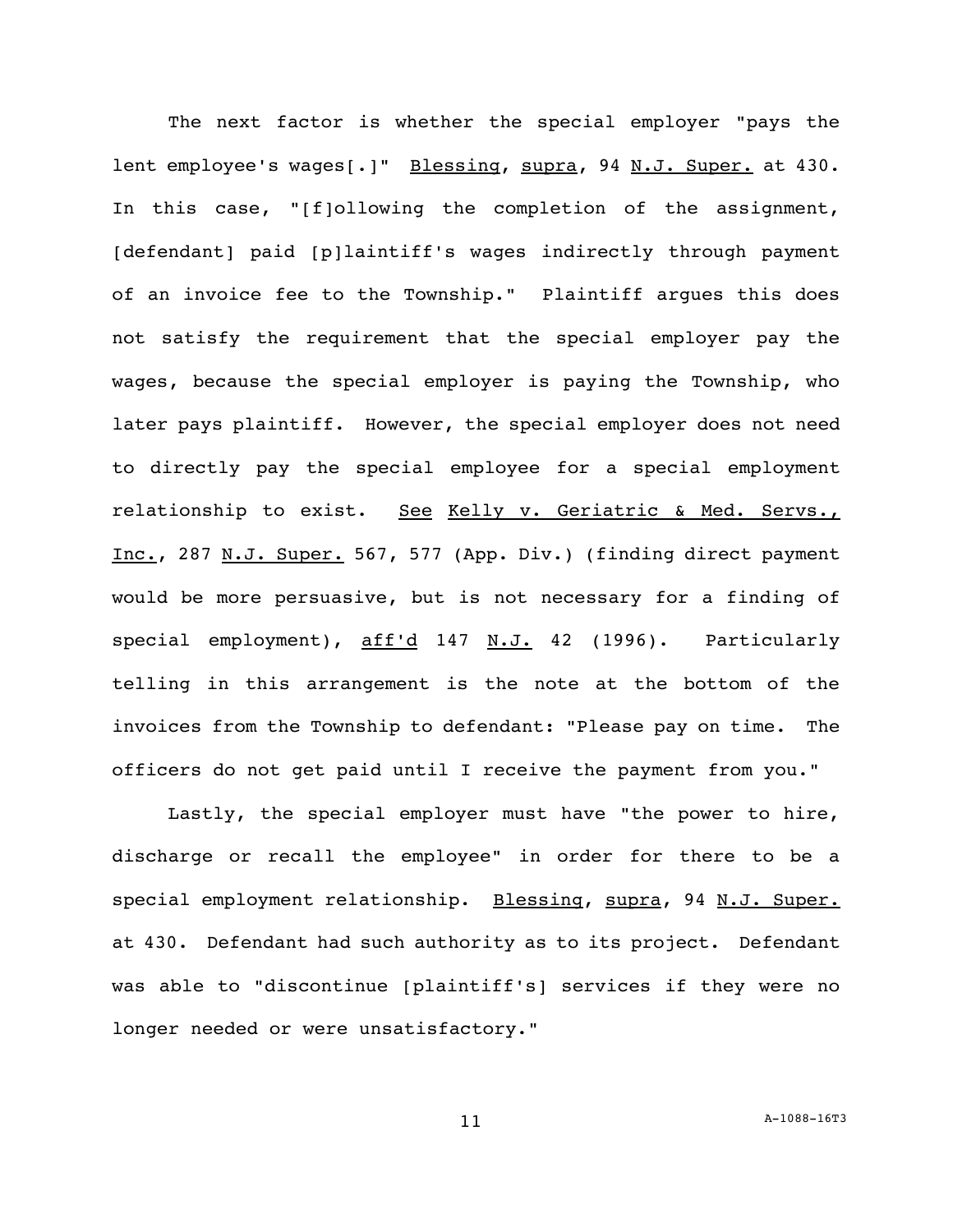Based on defendants' undisputed statement of material facts, plaintiff was acting as a special employee of defendant at the time of the accident. Because plaintiff recovered worker's compensation benefits from the Township, plaintiff is barred from seeking further recovery through suit against defendant.

Plaintiff places much significance on defendant's alleged denial that he was an employee for purposes of workers' compensation. Plaintiff alleges defendant has denied the Township's claim for contribution in the workers' compensation action. This is not material to the action before us. As previously noted, in the context of this case, recovery of workers' compensation from one employer (the Township) bars the employee from maintaining a tort action against the other. Hanisko, supra, 437 N.J. Super. at 360.

The trial court properly granted defendants' summary judgment motion on the record before it. The trial court also properly denied plaintiff's motion for reconsideration. We agree with the trial court that plaintiff's reconsideration motion was an attempt to expand the summary judgment record and reargue the summary judgment motion. The trial court did not abuse its discretion by declining to consider on a reconsideration motion material that plaintiff could have submitted in opposition to the summary judgment motion.